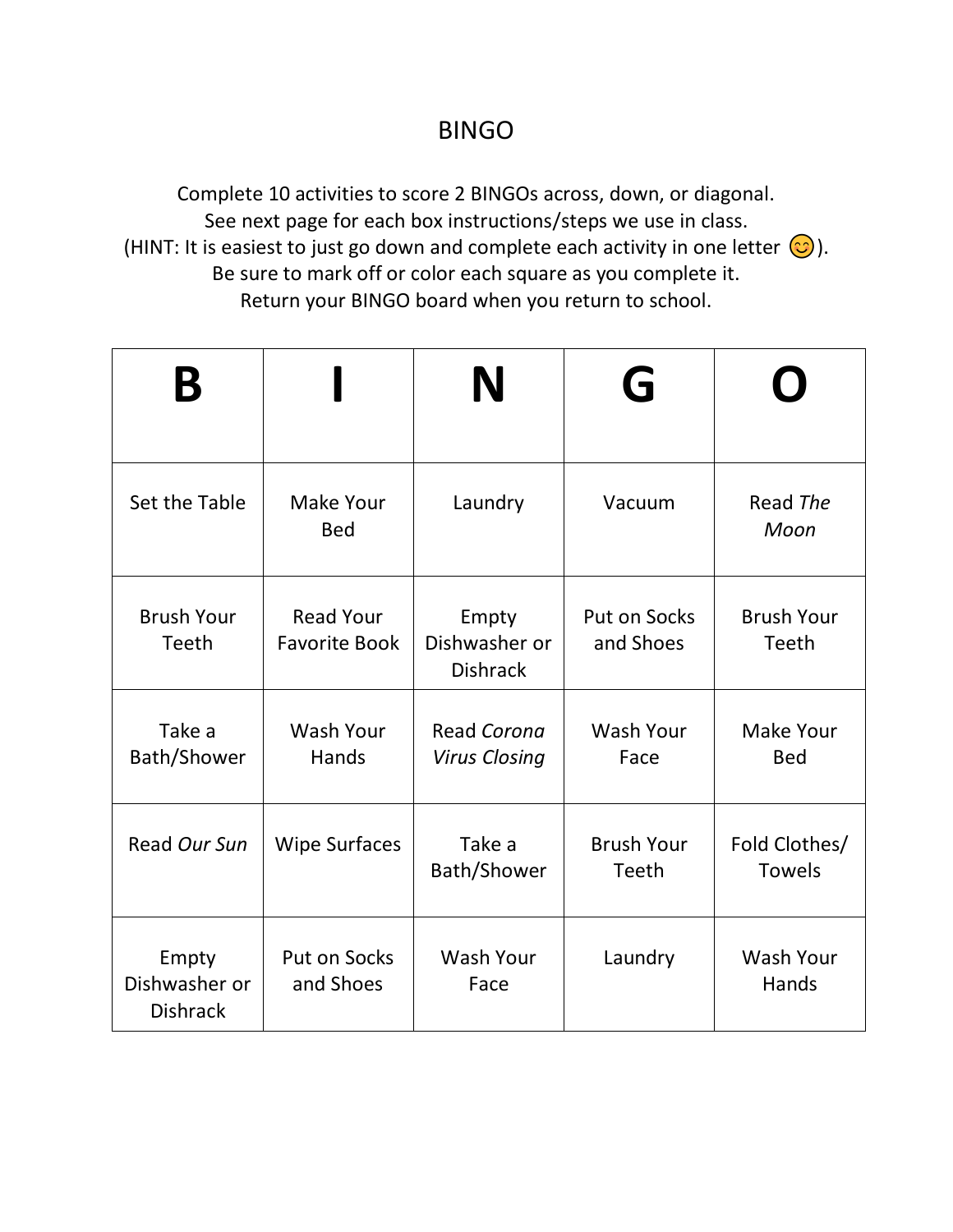### **B**

Set the Table: Help your family set the table. What do you need to set the table? Count how many place settings you need? You can sort silverware, fold napkins, wipe down the table, or bring dirty dishes to the sink.

Brush Your Teeth: Discuss why we brush our teeth? How many times a day should I brush my teeth? What do you need in order to brush your teeth? Find your toothbrush and toothpaste. Squeeze toothpaste onto toothbrush. Brush all 6 quadrants (right bottom, center bottom, left bottom, turn/twist toothbrush, right top, center top, left top). Rinse toothbrush, then tap the toothbrush on the sink. Put away toothbrush and toothpaste. Show off those purely whites!

Take a Shower/Bath: Discuss why it is important to take a bath or shower. What do you need? Don't forget the towel! Smell the soap and shampoo. Do you like having hot or cold water for your shower or bath. Find shampoo and squeeze onto your hand. Lather shampoo on hands and scrub onto head. Scrub head. Repeat steps with conditioner. Rise your hair. Find soap and lather onto hands. Wash body from top to bottom. Dry off with towel and ask for help when changing into clean clothes.

Read *Our Sun*: Ask for a parent/guardian or sibling to read a story with you. Identify the front of the story, author, and illustrator of the book. Listen to the story as it is being read to you. Look or feel each of the pictures. Discuss what you have read.

Empty Dishwasher or Dishrack: Help put dishes away. Sort dishes, silverware, and cups. Count how many dishes, silverware, or cups you have. What colors are they? Make sure your hands are clean when helping.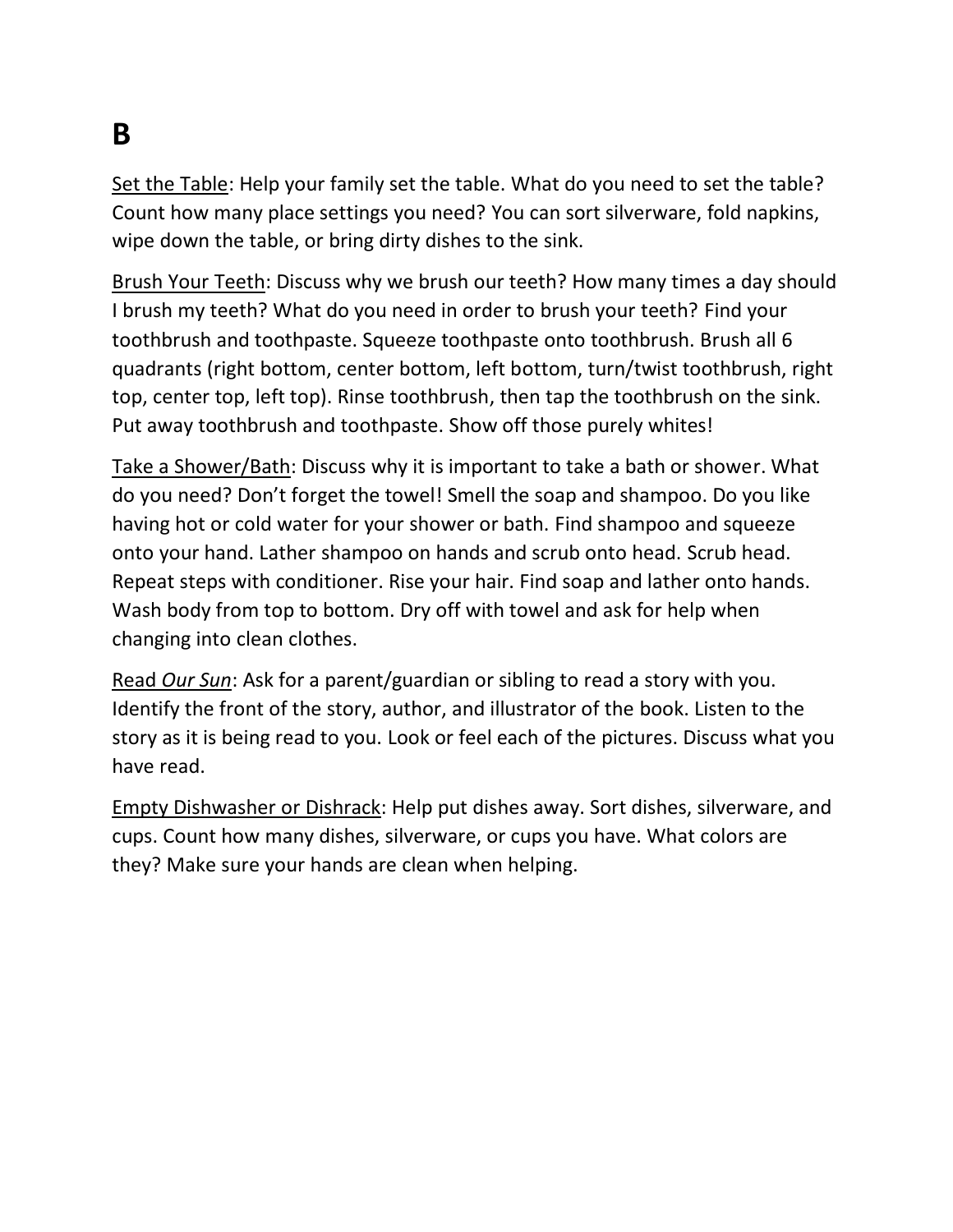# **I**

Make Your Bed: Help make the bed. Discuss why we make the bed. Feel how soft the sheets are. Count how many pillows are on the bed. How many sheets are there too? Remove pillows from bed. Put fitted sheet on. Put top sheet on. Place duvet or comforter on. Put pillows back on bed.

Read Your Favorite Book: Ask for a parent/guardian or sibling to read a story with you. Identify the front of the story, author, and illustrator of the book. Listen to the story as it is being read to you. Look or feel each of the pictures. Discuss what you have read.

Wash Your Hands: Discuss why it is important to wash our hands. Why do we use soap? What does the soap smell like? Should you use hot or cold water? Turn on your faucet, get your hands wet, rub hands on soap, scrub hands for 30 seconds (length of singing "Happy Birthday." Rinse hands under the water. Turn water off and dry your hands on a towel.

Wipe Surfaces: Discuss why we clean/wipe down surfaces. What do we need to complete this task? Ask for parent/guardian for a washcloth with soap and water. Place cloth flat on table. Place a flat hand on table. Wipe down table. Wipe across the table.

Put on Socks and Shoes: You all are pros at this! Make sure you ask for help if you get stuck. Find your favorite socks and shoes- make sure both pairs match!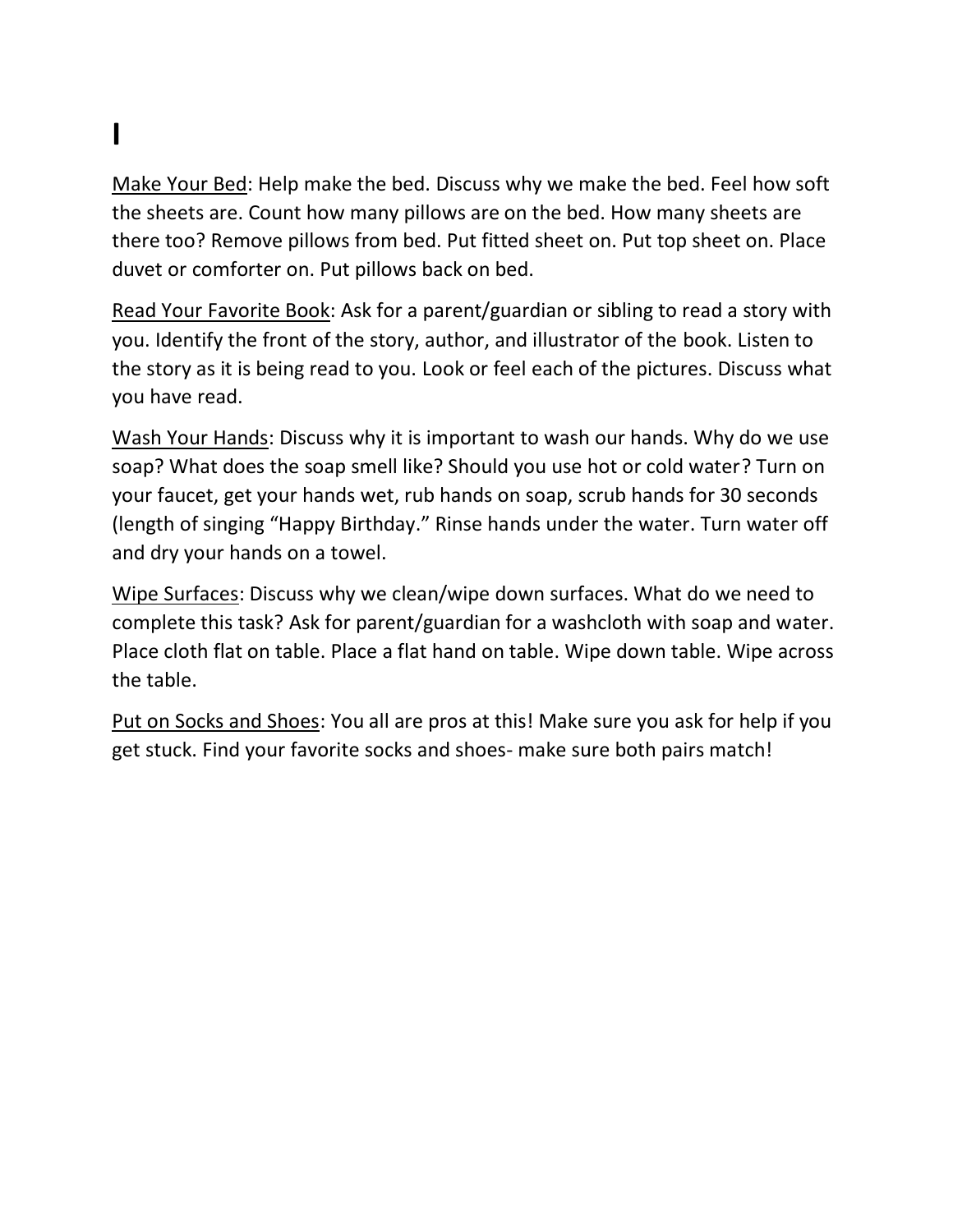#### **N**

Laundry: Discuss why we do laundry. Which is the washer and dryer. Smell the detergent. Sort darks and lights. Help with putting clothes in the laundry, taking out laundry and placing wet clothes in the dryer. Smell the clean clothes and feel how warm they are. Help with sorting, folding, and putting away.

Empty Dishwasher or Dishrack: Help put dishes away. Sort dishes, silverware, and cups. Count how many dishes, silverware, or cups you have. What colors are they? Make sure your hands are clean when helping.

Read *Corona Virus Closing*: Ask for a parent/guardian or sibling to read a story with you. Identify the front of the story, author, and illustrator of the book. Listen to the story as it is being read to you. Look or feel each of the pictures. Discuss what you have read.

Take a Shower/Bath: Discuss why it is important to take a bath or shower. What do you need? Don't forget the towel! Smell the soap and shampoo. Do you like having hot or cold water for your shower or bath? Find shampoo and squeeze onto your hand. Lather shampoo on hands and scrub onto head. Scrub head. Repeat steps with conditioner. Rise your hair. Find soap and lather onto hands. Wash body from top to bottom. Dry off with towel and ask for help when changing into clean clothes.

Wash Your Face: Why do you wash your face? What do you need? Will you use hot or cold water? Get a washcloth. Turn on faucet and rise wash cloth with water. Wring out washcloth. Open washcloth on hand. Wipe your right cheek, center of your face, and left cheek. Next, wipe your forehead. Put washcloth in hamper.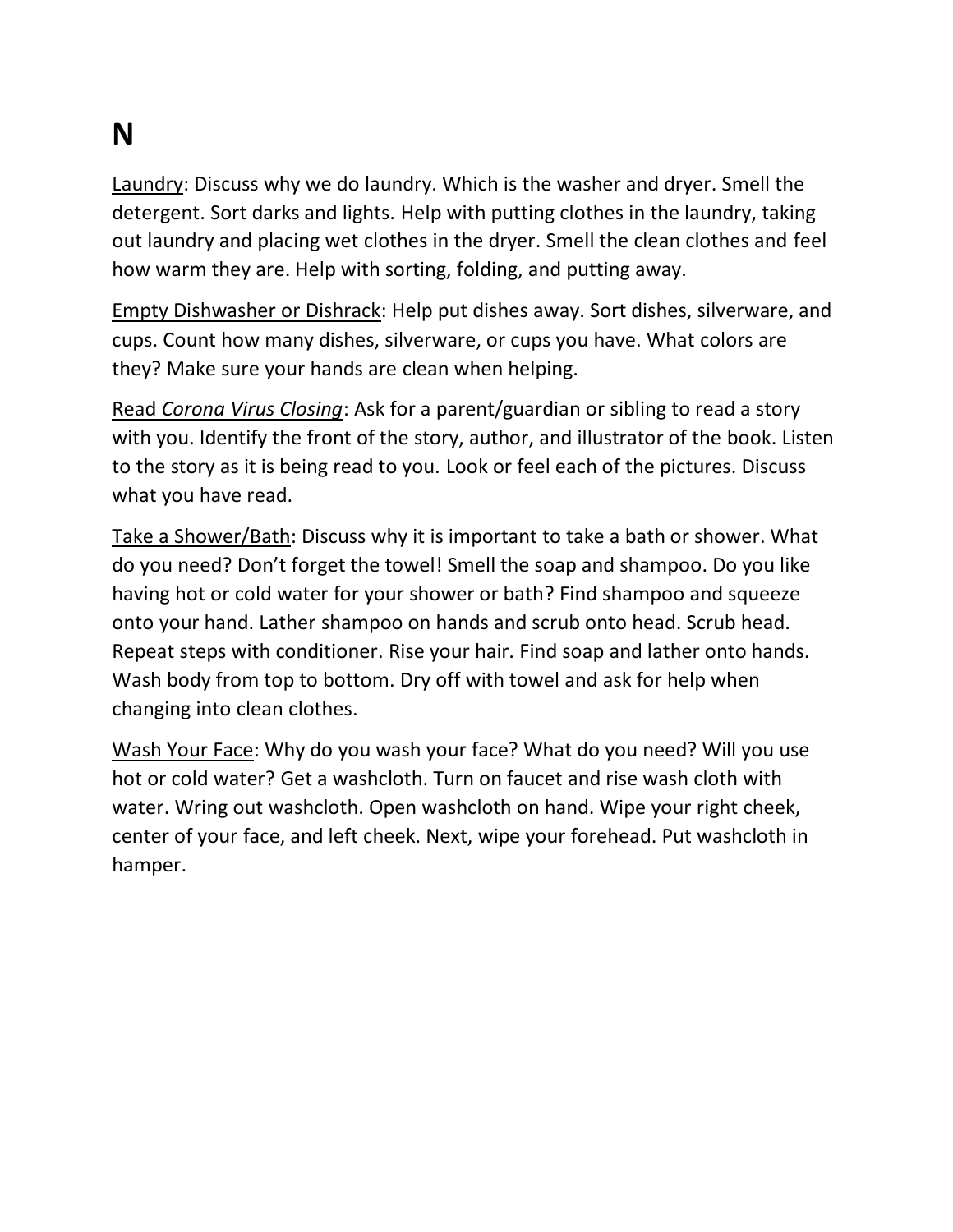#### **G**

Vacuum: Ask a parent/guardian for help with vacuuming. Explore the vacuum and discuss what a vacuum is for. Practice turning the vacuum off and on. Help move the vacuum back and forth. Move the vacuum around objects.

Put on Socks and Shoes: You all are pros at this! Make sure you ask for help if you get stuck. Find your favorite socks and shoes- make sure both pairs match!

Wash Your Face: Why do you wash your face? What do you need? Will you use hot or cold water? Get a washcloth. Turn on faucet and rise wash cloth with water. Wring out washcloth. Open washcloth on hand. Wipe your right cheek, center of your face, and left cheek. Next, wipe your forehead. Put washcloth in hamper.

Brush Your Teeth: Discuss why we brush our teeth? How many times a day should I brush my teeth? What do you need in order to brush your teeth? Find your toothbrush and toothpaste. Squeeze toothpaste onto toothbrush. Brush all 6 quadrants (right bottom, center bottom, left bottom, turn/twist toothbrush, right top, center top, left top). Rinse toothbrush, then tap the toothbrush on the sink. Put away toothbrush and toothpaste. Show off those purely whites!

Laundry: Discuss why we do laundry. Which is the washer and dryer. Smell the detergent. Sort darks and lights. Help with putting clothes in the laundry, taking out laundry and placing wet clothes in the dryer. Smell the clean clothes and feel how warm they are. Help with sorting, folding, and putting away.